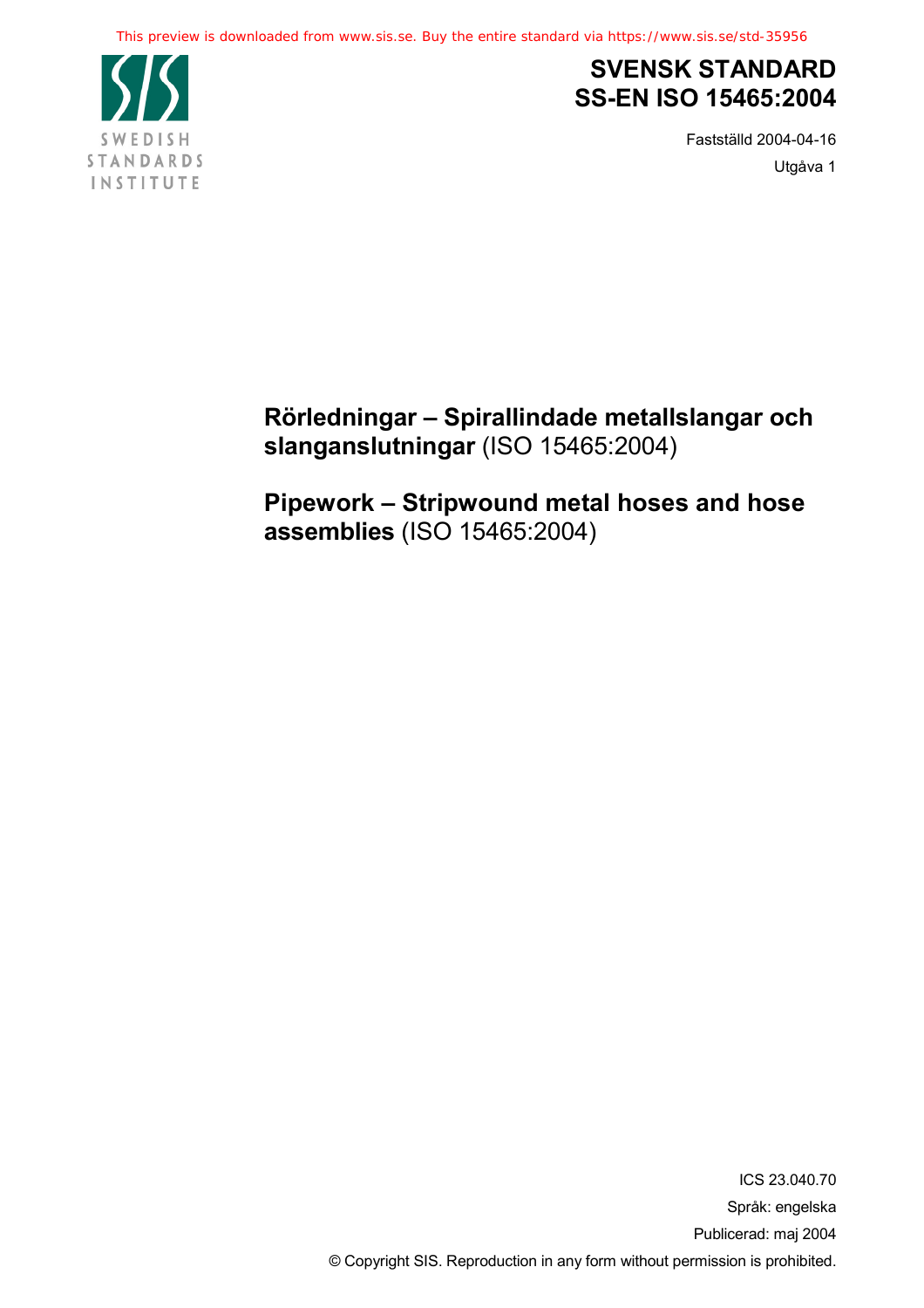Europastandarden EN ISO 15465:2004 gäller som svensk standard. Detta dokument innehåller den officiella engelska versionen av EN ISO 15465:2004.

The European Standard EN ISO 15465:2004 has the status of a Swedish Standard. This document contains the official English version of EN ISO 15465:2004.

Upplysningar om **sakinnehållet** i standarden lämnas av SIS, Swedish Standards Institute, telefon 08 - 555 520 00.

Standarder kan beställas hos SIS Förlag AB som även lämnar **allmänna upplysningar** om svensk och utländsk standard. *Postadress*: SIS Förlag AB, 118 80 STOCKHOLM *Telefon*: 08 - 555 523 10. *Telefax*: 08 - 555 523 11 *E-post*: sis.sales@sis.se. *Internet*: www.sis.se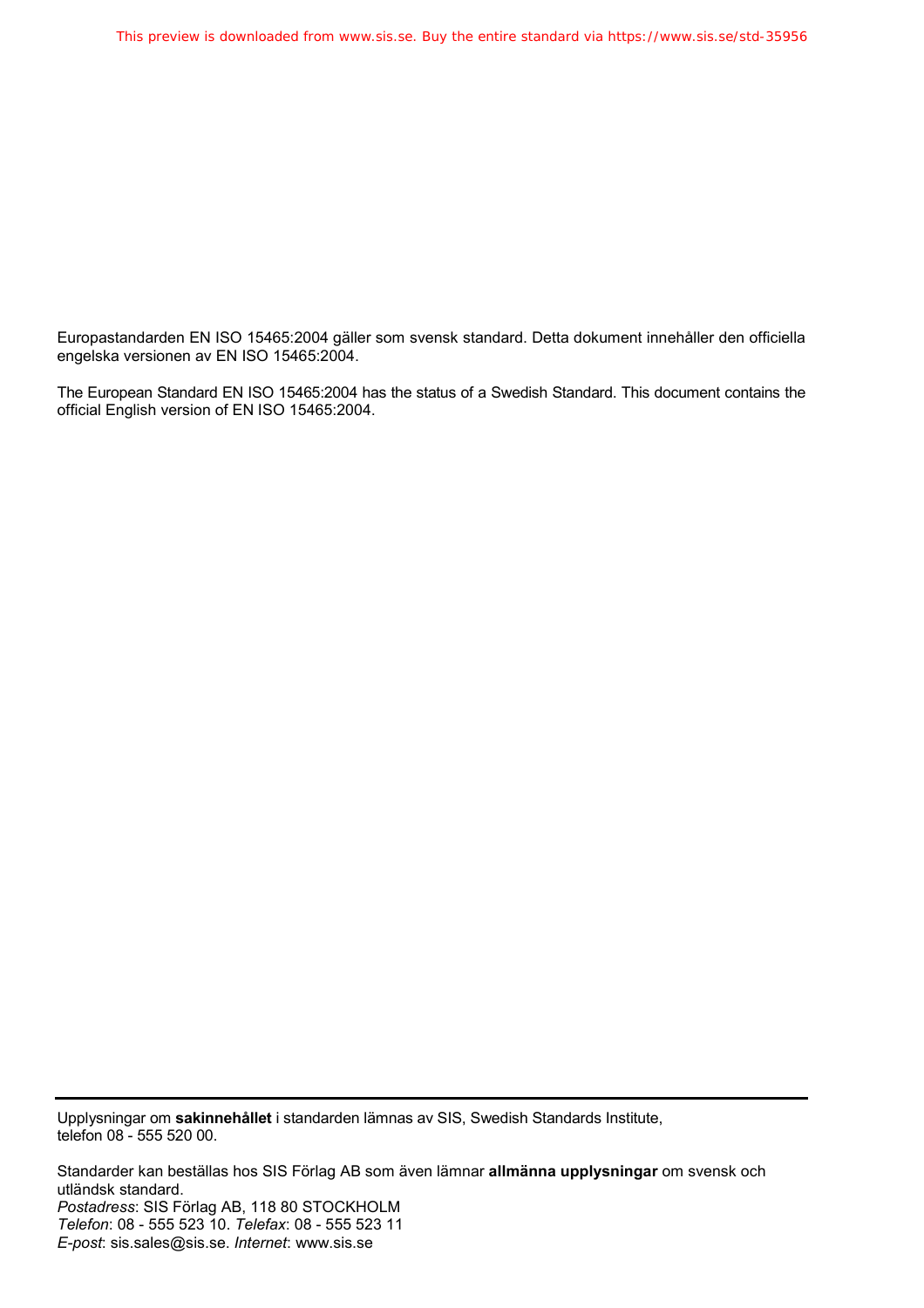# EUROPEAN STANDARD NORME EUROPÉENNE EUROPÄISCHE NORM

# **EN ISO 15465**

March 2004

ICS 23.040.70

English version

### Pipework - Stripwound metal hoses and hose assemblies (ISO 15465:2004)

Tuyauteries - Tuyaux et tuyauteries métalliques flexibles agrafés (ISO 15465:2004)

Rohrleitungen - Gewickelte Metallschläuche und Metallschlauchleitungen (ISO 15465:2004)

This European Standard was approved by CEN on 1 March 2004.

CEN members are bound to comply with the CEN/CENELEC Internal Regulations which stipulate the conditions for giving this European Standard the status of a national standard without any alteration. Up-to-date lists and bibliographical references concerning such national standards may be obtained on application to the Management Centre or to any CEN member.

This European Standard exists in three official versions (English, French, German). A version in any other language made by translation under the responsibility of a CEN member into its own language and notified to the Management Centre has the same status as the official versions.

CEN members are the national standards bodies of Austria, Belgium, Cyprus, Czech Republic, Denmark, Estonia, Finland, France, Germany, Greece, Hungary, Iceland, Ireland, Italy, Latvia, Lithuania, Luxembourg, Malta, Netherlands, Norway, Poland, Portugal, Slovakia, Slovenia, Spain, Sweden, Switzerland and United Kingdom.



EUROPEAN COMMITTEE FOR STANDARDIZATION COMITÉ EUROPÉEN DE NORMALISATION EUROPÄISCHES KOMITEE FÜR NORMUNG

**Management Centre: rue de Stassart, 36 B-1050 Brussels**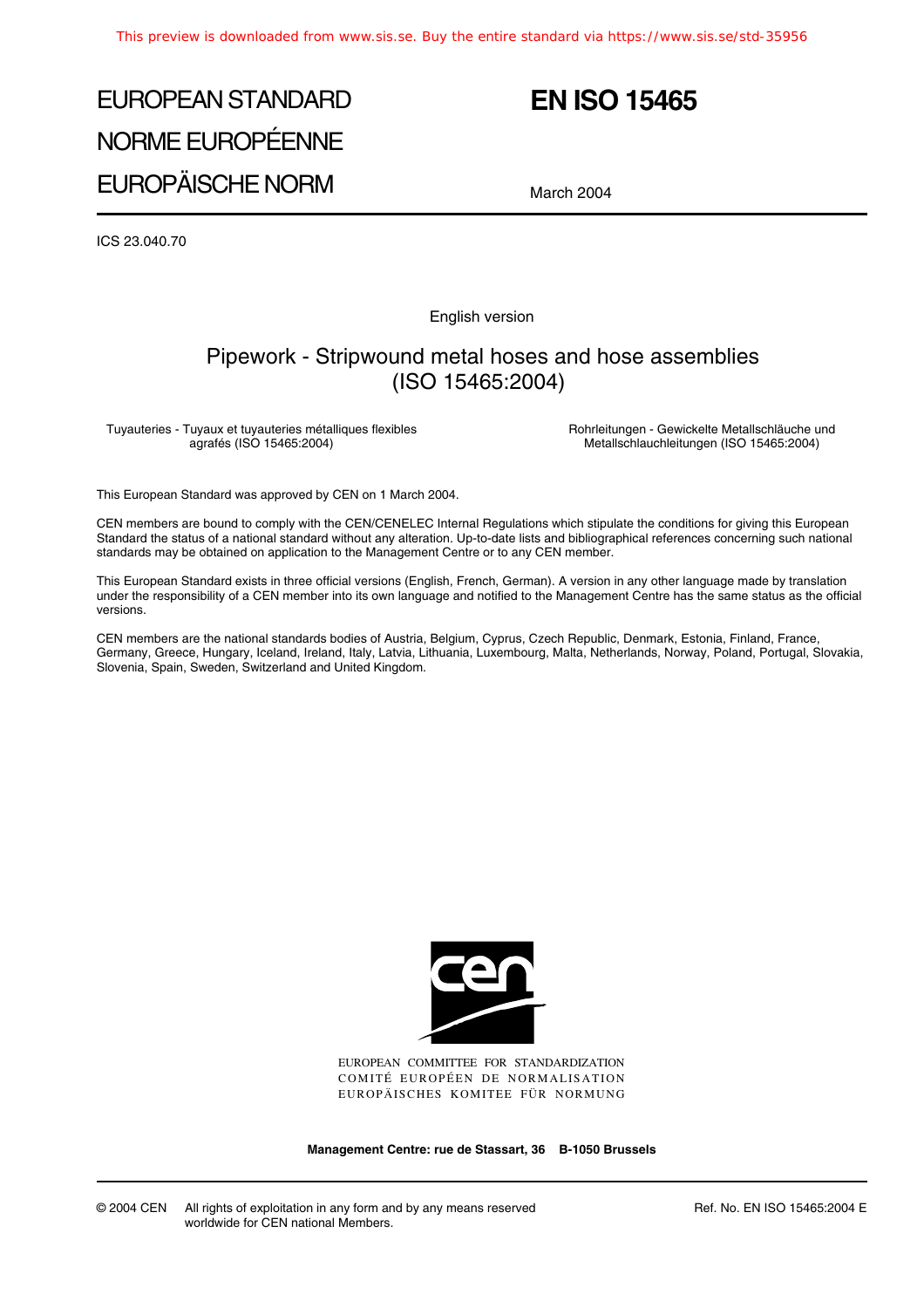# **Contents**

| $\mathbf{2}$   |  |  |
|----------------|--|--|
| $\mathbf{3}$   |  |  |
| 4              |  |  |
| 5              |  |  |
| 6              |  |  |
| 6.1<br>6.2     |  |  |
| 6.3            |  |  |
| 6.4            |  |  |
| 6.5            |  |  |
| 6.6            |  |  |
| 6.7            |  |  |
| $\overline{7}$ |  |  |
| 7.1            |  |  |
| 7.2            |  |  |
| 7.3            |  |  |
| 7.4            |  |  |
| 8              |  |  |
| 9              |  |  |
| 10             |  |  |
|                |  |  |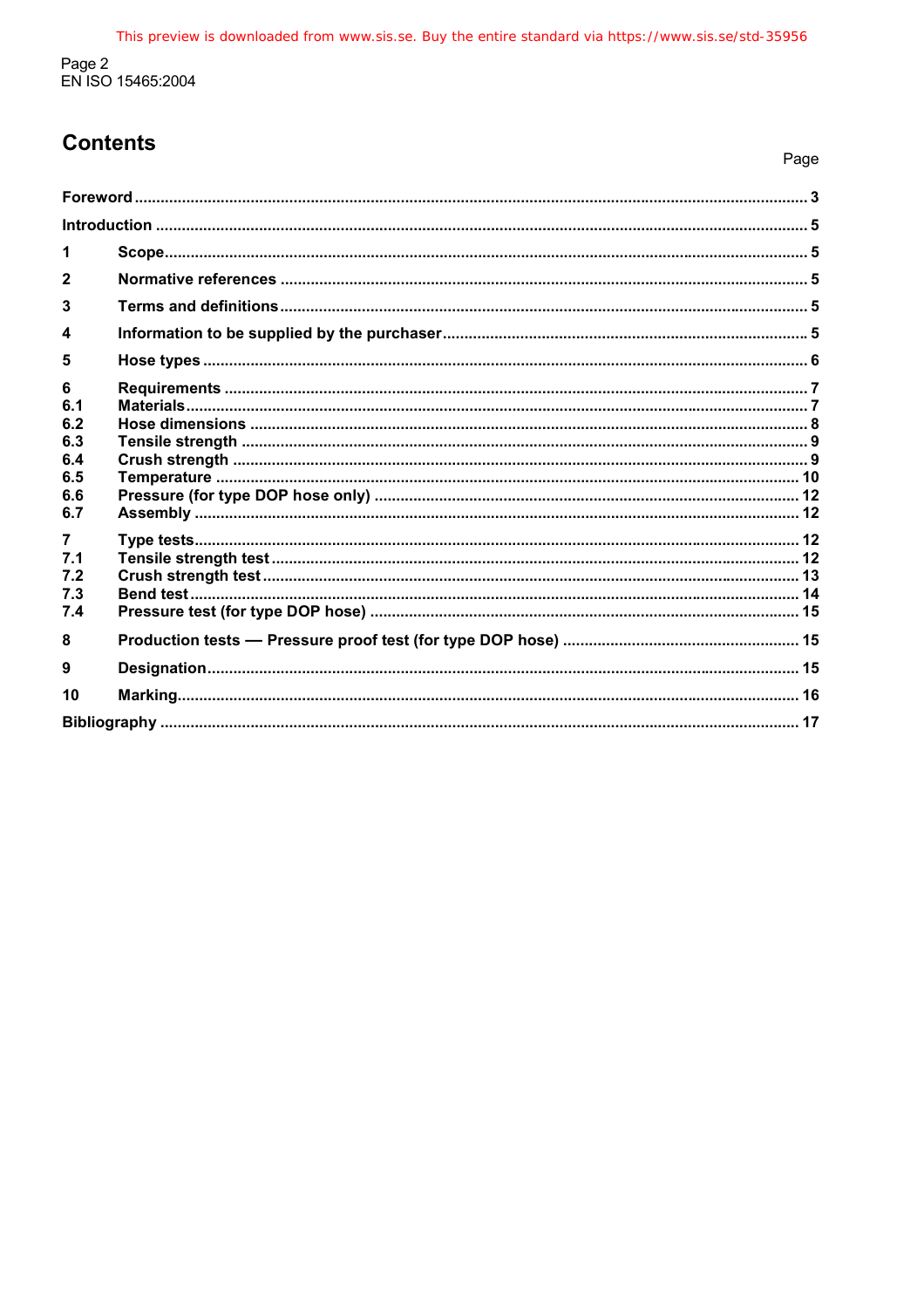### **Foreword**

This document (EN ISO 15465:2004) has been prepared by Technical Committee ISO/TC 5 "Ferrous metal pipes and metallic fittings" in collaboration with Technical Committee CEN/TC 342 "Metal hoses, hose assemblies, bellows and expansion joints", the secretariat of which is held by UNI.

This European Standard shall be given the status of a national standard, either by publication of an identical text or by endorsement, at the latest by August 2004, and conflicting national standards shall be withdrawn at the latest by August 2004.

According to the CEN/CENELEC Internal Regulations, the national standards organizations of the following countries are bound to implement this European Standard: Austria, Belgium, Cyprus, Czech Republic, Denmark, Estonia, Finland, France, Germany, Greece, Hungary, Iceland, Ireland, Italy, Latvia, Lithuania, Luxembourg, Malta, Netherlands, Norway, Poland, Portugal, Slovakia, Slovenia, Spain, Sweden, Switzerland and United Kingdom.

### **Endorsement notice**

The text of ISO 15465:2004 has been approved by CEN as EN ISO 15465:2004 without any modifications.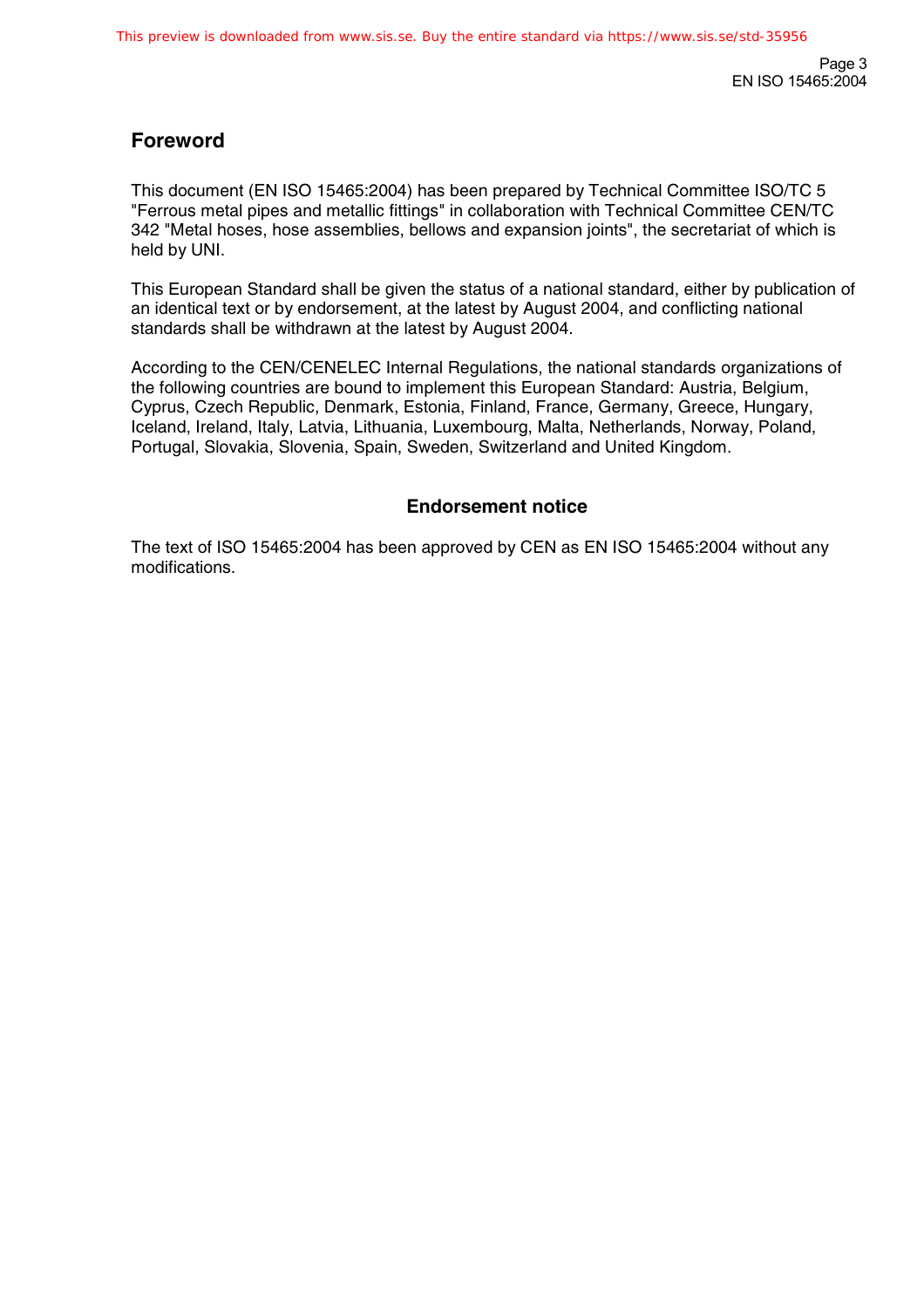Page 4 EN ISO 15465:2004

### **Introduction**

It was decided to produce an International Standard under the Vienna Agreement, on technical cooperation between ISO and the European Committee for Standardization, CEN, in order to maintain one document. The opportunity was taken to replace all existing stripwound standards into this single document and to reformat it such that its layout is similar to the Internatioanl Standard for corrugated hose, ISO 10380. At the same time, additional information has been included which was not available when the replaced standards were originally produced.

This document is a base standard for stripwound metal hoses and hose assemblies for general purposes.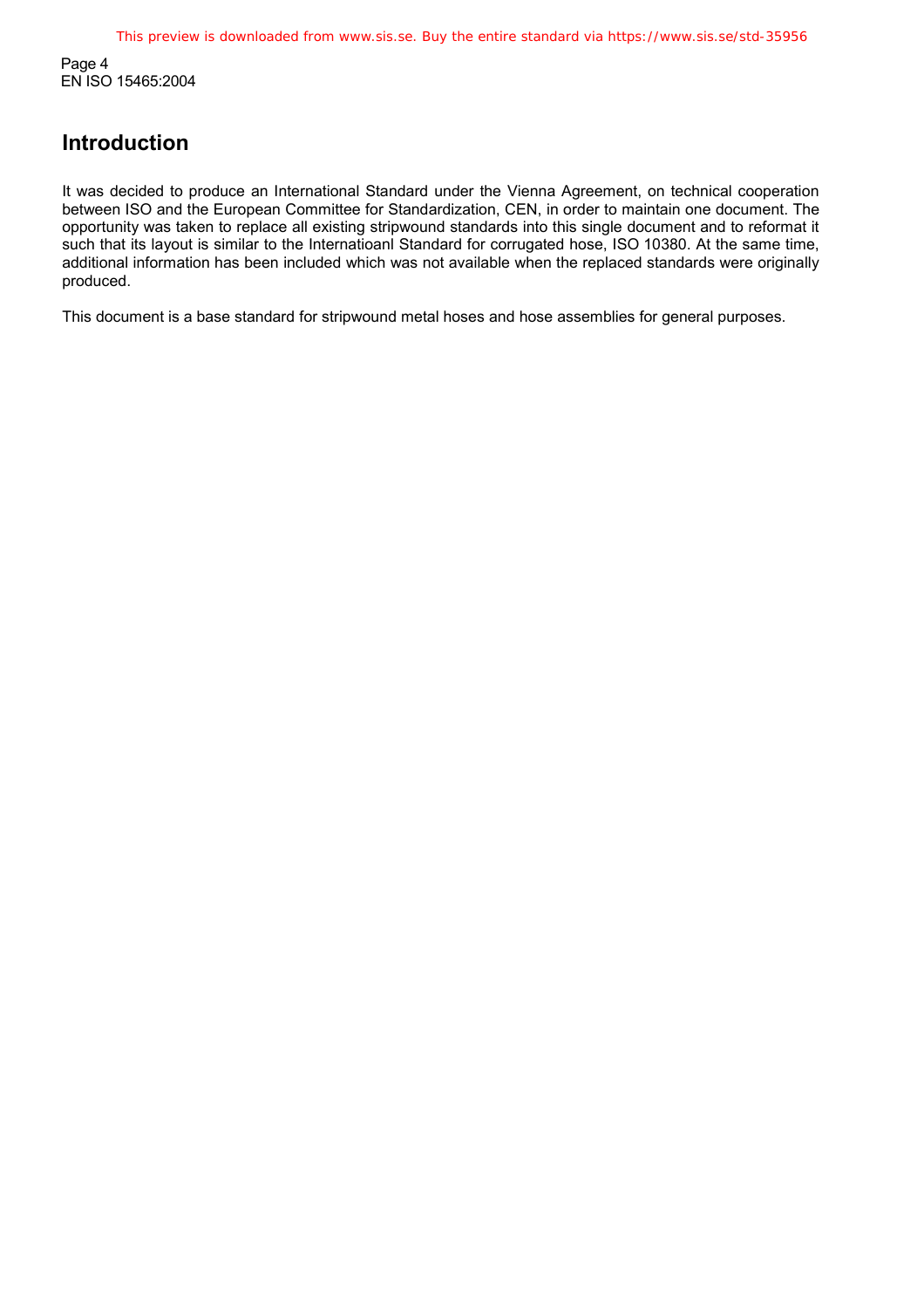# **Pipework — Stripwound metal hoses and hose assemblies**

### **1 Scope**

This International Standard specifies the requirements for the design, manufacture and testing of four principal types of stripwound metal hose and hose assemblies, of which only one type is for pressure applications. The four are: single overlap, unpacked and packed; double overlap, unpacked and packed, the last of these having maximum allowable pressures of up to 40 bar.

These hoses and hose assemblies may be supplied in nominal sizes from DN 6 to DN 500 and may operate at temperatures up to 600 °C dependent on materials of construction.

### **2 Normative references**

The following referenced documents are indispensable for the application of this document. For dated references, only the edition cited applies. For undated references, the latest edition of the referenced document (including any amendments) applies.

ISO 554, *Standard atmospheres for conditioning and/or testing — Specifications*

ISO 1634-1, *Wrought copper and copper alloy plate, sheet and strip — Part 1: Technical conditions of delivery for plate, sheet and strip for general purposes*

ISO 2081, *Metallic coatings — Electroplated coatings of zinc on iron or steel*

ISO 6317, *Hot-rolled carbon steel strip of commercial and drawing qualities*

ISO 7369, *Pipework — Metal hoses and hose assemblies — Vocabulary*

ISO 9328-5, *Steel plates and strips for pressure purposes — Technical delivery conditions — Part 5: Austenitic steels*

ISO 10380, *Pipework — Corrugated metal hoses and hose assemblies*

EN 10028-7, *Flat products made of steels for pressure purposes — Part 7: Stainless steels*

#### **3 Terms and definitions**

For the purposes of this document, the terms and definitions given in ISO 7369 apply.

#### **4 Information to be supplied by the purchaser**

- **4.1** The purchaser shall state the following in enquiries and orders
- a) application;
- b) nominal size and hose assembly length and whether measured in mid- or extended position;